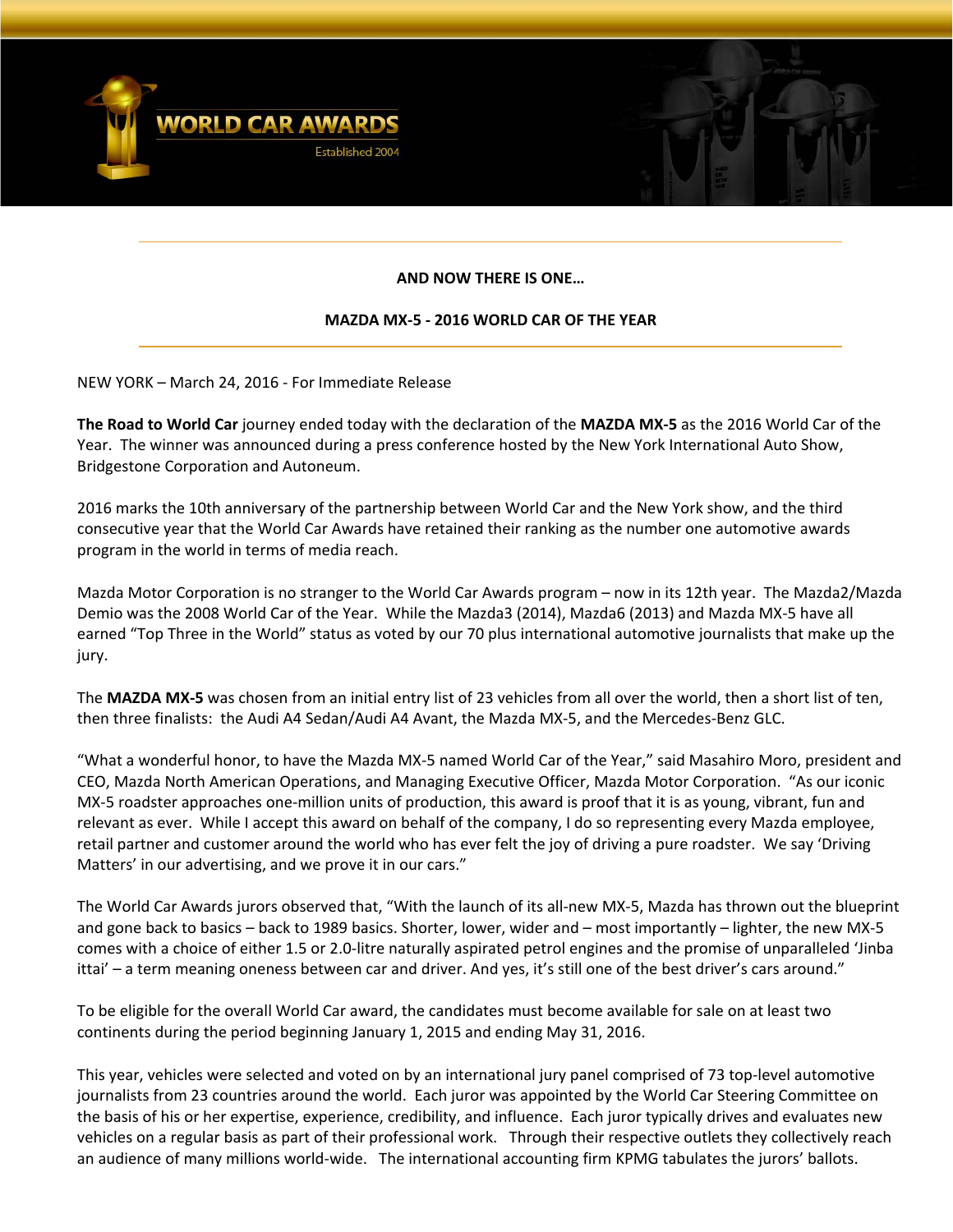Previous World Car of the Year winners were the Mercedes‐Benz C‐Class (2015), the Audi A3 (2014), the Volkswagen Golf (2013), the Volkswagen Up! (2012), the Nissan Leaf (2011), the Volkswagen Polo (2010, the Volkswagen Golf (2009), the Mazda2 / Mazda Demio (2008), the Lexus LS460 (2007), the BMW 3‐Series (2006), and the Audi A6 (2005).

The **Road to World Car** began in Frankfurt on September 15, was followed by a four and a half day stop in Los Angeles for test-drives of the North American, Japanese and Swedish contenders in November, continued in Geneva with the Top Three in the World announcement, and finally ended today with the declaration of the winners in five categories at the New York International Auto Show.

The **Global Trends Report**, co‐presented by Prime Research and Autoneum, was presented just before the winners' press conference. Autoneum CEO Martin Hirzel said, ""The findings of the *Global Trends Report* show clearly that sound inside the driver cabin has major influence on the overall evaluation of a car. Since decades, we from Autoneum are experts in the field of noise reduction for vehicles. Our lightweight and multifunctional products support the car manufacturers to reduce emission, noise and heat and thereby lead to an enhanced driving comfort for the end‐ customer. The global need for our products confirms us in further focusing on driving innovation in acoustic and thermal management solutions."

The World Car Awards media breakfast and winners' press conference at the New York International Auto Show is presented by Bridgestone Corporation, the world's largest tire and rubber company. This is the 8th year Bridgestone has sponsored World Car of the Year. "The future of the auto industry will be built on innovation, performance and sustainability – from automakers and also their suppliers," said Mike Martini, president, original equipment tire sales, U.S. and Canada, Bridgestone Americas Tire Operations. "Bridgestone invests heavily in research and product development to ensure that we continue to deliver world‐class products in collaboration and partnership with automakers around the world."

As the global nature of the industry continues to strengthen, and the pace of innovation continues to accelerate, World Car is proud to be a part of this amazing journey along with the New York International Auto Show, Prime Research, Bridgestone, Autoneum, KPMG and Newspress.

For additional information either visit our web site (www.wcoty.com) or please contact Beth Rhind, Executive Manager, E: beth@wcoty.com

#### **About World Car Awards**

The World Car Awards (WCA) are more than just an awards program. The WCA's judging panel is made up of 73 prominent automotive journalists from around the world that form a global community of experts. The jurors ensure the integrity and credibility of the awards but also serve as an important resource for the industry with a focus on excellence and innovation on a global scale.

#### **About Autoneum**

Autoneum, with its headquarters in Winterthur, Switzerland, is the globally leading producer of vehicle acoustics and thermal management systems. The company develops and manufactures components, modules and complete systems for interior and engine bay as well as heatshields and underbody shields. Customers include leading automobile producers in the key markets of Europe, North America, South America and Asia. Autoneum is represented at around 50 locations in over 20 countries and employs more than 11,000 people worldwide, of whom about 5% are in Switzerland. The company is listed on the SIX Swiss Exchange (ticker symbol AUTN)**.**

#### **About the New York International Auto Show**

Owned and operated by the Greater New York Automobile Dealers Association, the New York Auto Show is an awesome combination of new ideas, technological innovation, exceptional concept cars and nearly 1,000 of the latest new cars and trucks. Over one million visitors are expected to visit the show this year to see what is truly possible from the automotive industry.

### **Important 2016 Auto Show Dates**

Automotive Forum: March 22 Press Preview, March 23 & March 24(credentials required) Public Sneak Preview, Friday, March 25 Public Show Dates, Friday, March 25 – Sunday, April 3